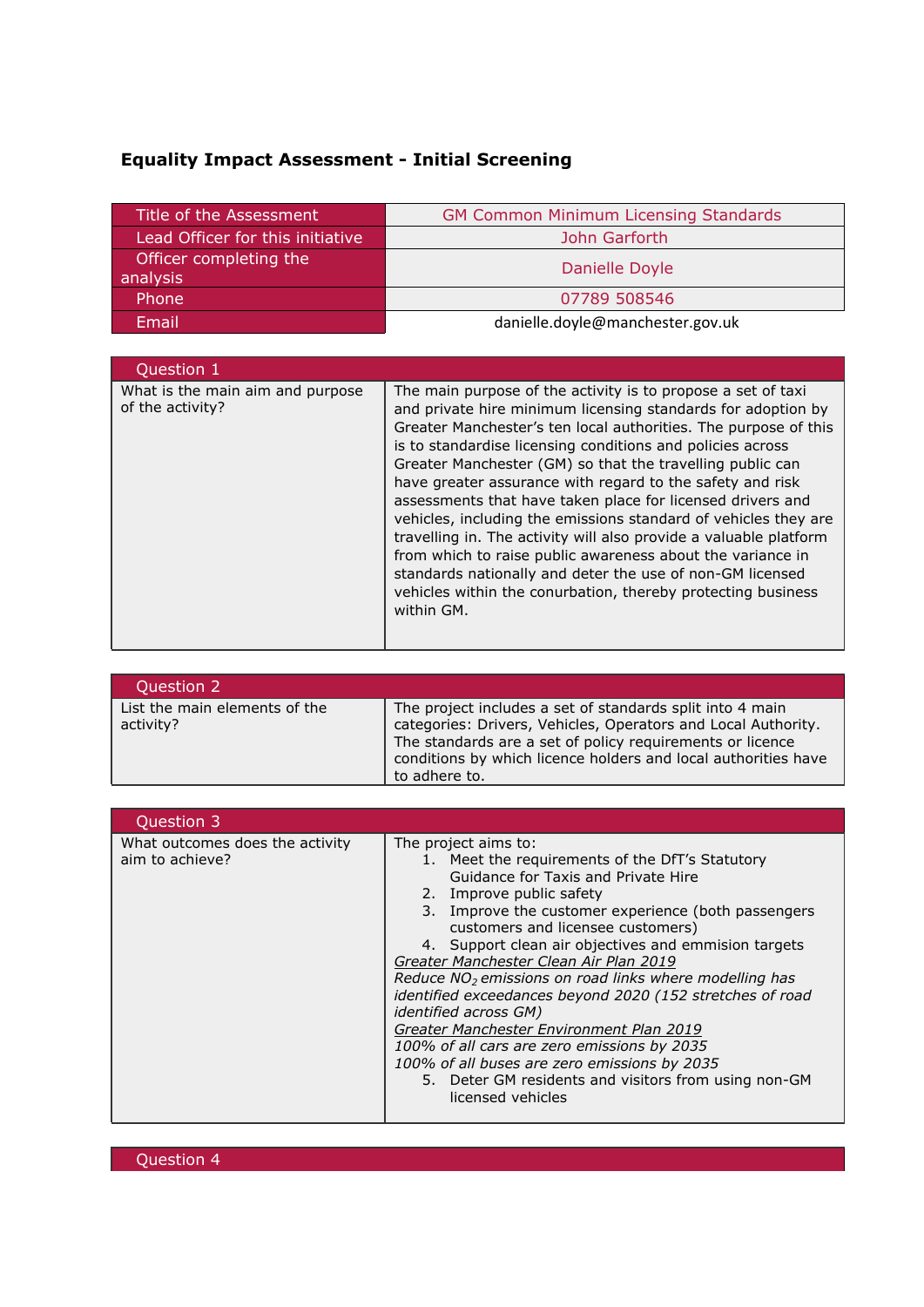| Who are, or will be, the main  | Passengers who use taxi/PH services, taxi/PH operators,        |
|--------------------------------|----------------------------------------------------------------|
| beneficiaries of the activity? | proprietors and drivers, and licensing authorities themselves. |

| Question 5                                                                                   |                                                                                                                      |
|----------------------------------------------------------------------------------------------|----------------------------------------------------------------------------------------------------------------------|
| Do you need to consult with people<br>who might be affected by it directly<br>or indirectly? | Yes - a public consultation has already taken place, alongside<br>targeted direct consultation with impacted groups. |
| Please justify your response                                                                 |                                                                                                                      |

## Question 6

*Having due regard for the equality duty involves:*

*- Removing or minimising disadvantages suffered by people due to their protected characteristics;*

*- Taking steps to meet the needs of people with certain protected characteristics where these are different from the needs of other people;*

*- Encourage people with certain protected characteristics to participate in public life or in other activities where their participation is disproportionately low.*

*Please complete the table below and give reasons, evidence and comment, where appropriate, to support your judgement(s).*

- Use the table below to record where you think that the activity could have a positive impact on any *of the target groups or contribute to promoting equality, equal opportunities or improving relations within equality target groups.*

- Use the table below to record where you think that the activity could have an adverse impact on *any of the equality target groups i.e. it could disadvantage them and impact is high.*

*- Use the last column in the table below to give reason/comments/evidence where appropriate to support your judgement.*

| Age                                              |                  |                        |                                                                                                                                                                                                                                                                                                                                                                                                                                                                                                                                                                                                                                                                                                                                                                                                                                                                                                                                                                                                                                                                                                |  |
|--------------------------------------------------|------------------|------------------------|------------------------------------------------------------------------------------------------------------------------------------------------------------------------------------------------------------------------------------------------------------------------------------------------------------------------------------------------------------------------------------------------------------------------------------------------------------------------------------------------------------------------------------------------------------------------------------------------------------------------------------------------------------------------------------------------------------------------------------------------------------------------------------------------------------------------------------------------------------------------------------------------------------------------------------------------------------------------------------------------------------------------------------------------------------------------------------------------|--|
|                                                  | Positive         | Adverse                | Comment or                                                                                                                                                                                                                                                                                                                                                                                                                                                                                                                                                                                                                                                                                                                                                                                                                                                                                                                                                                                                                                                                                     |  |
| <b>Target Group</b>                              | Impact           | Impact                 | Evidence                                                                                                                                                                                                                                                                                                                                                                                                                                                                                                                                                                                                                                                                                                                                                                                                                                                                                                                                                                                                                                                                                       |  |
| Children and Young People (aged<br>19 and under) | Highly<br>likely | Very low<br>likelihood | Children and Young people are by<br>definition 'vulnerable' individuals.<br>Improvements to the way licence<br>applicants are assessed and<br>monitored for compliance can only<br>serve to improve the quality and<br>safety of the licensed fleets, and<br>reduce the risk of harm to the<br>travelling public, particularly those<br>classed as vulnerable. The MLS<br>should also serve to raise greater<br>awareness of the risks of travelling<br>in vehicles licensed outside of GM to<br>unknown standards, with little to no<br>proactive compliance activity within<br><b>GM</b><br>There is a risk that the higher<br>standards across GM will result in<br>higher licence fees and improved<br>compliance across the board, and<br>this could mean that whilst they are<br>able to, GM based operators could<br>still choose instead to obtain licences<br>outside of GM authorities. These<br>operators may provide school<br>contract based services, and this<br>could be a risk if the processes and<br>compliance monitoring of other<br>authorities are not as robust as the |  |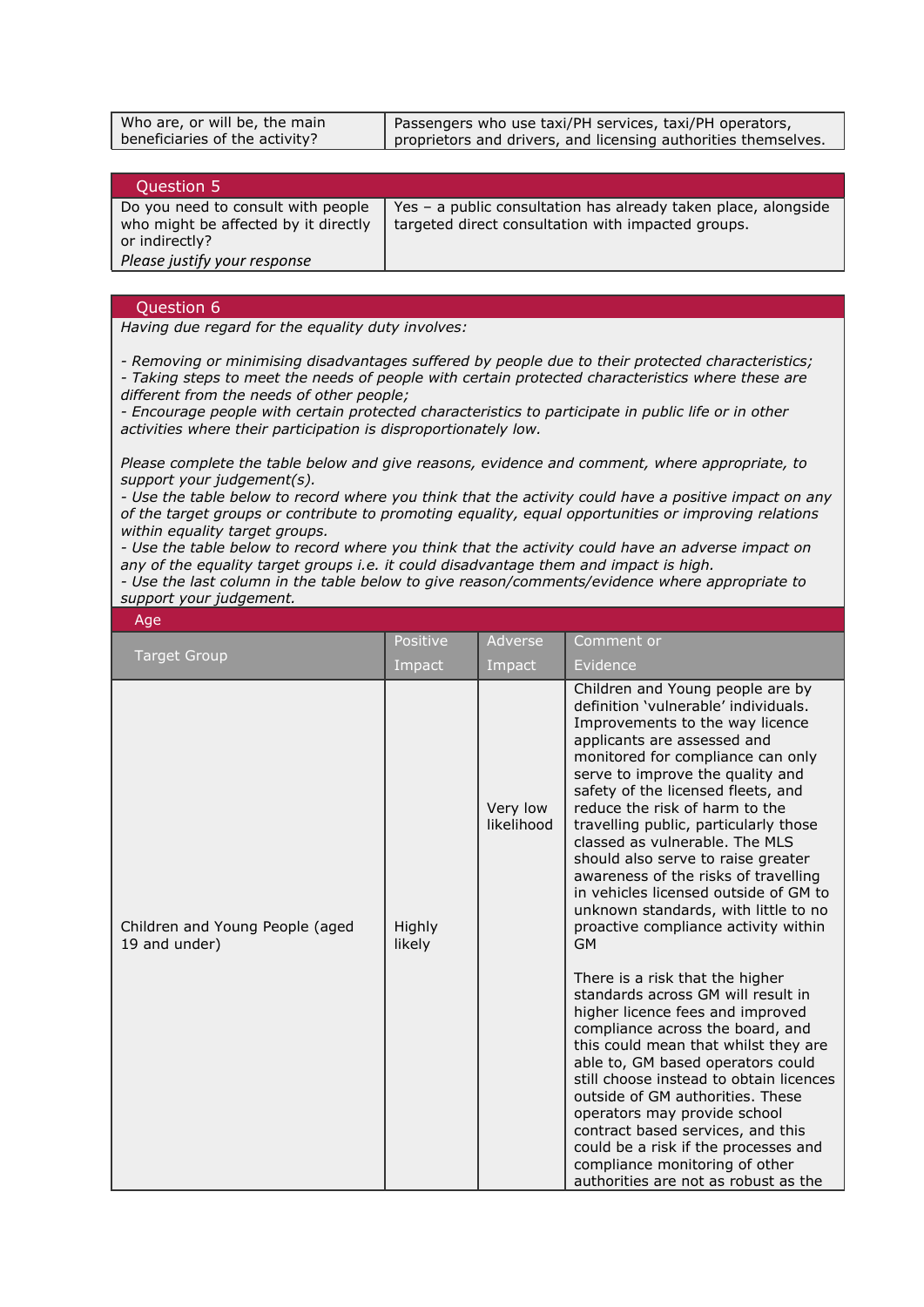| Older People (aged 60 and over)                                                                                                                                                                                                                      | Highly<br>likely | Medium -<br>high risk    | GM MLS. This risk could be mitigated<br>by authorities amending their<br>schools contracts to require the use<br>of licensed vehicles in the area<br>where the school is based only.<br>Many older people are reliant on<br>taxis and private hire vehicles to<br>travel. Improvements to the way<br>licence applicants are assessed and<br>monitored can only serve to improve<br>the quality and safety of the licensed<br>fleets, and reduce the risk of harm<br>to the travelling public.<br>There is a risk of the activity causing<br>a reduction in the Hackney licensed<br>fleet (cost of vehicles meaning risk<br>of individuals leaving this trade),<br>and a risk of licensees going to<br>authorities outside of GM to get<br>licensed due to the applications<br>criteria, standards, compliance and<br>therefore cost being higher; so GM<br>travelling public could be forced to<br>travel in vehicles with drivers of a<br>lower quality and assessment<br>standard.<br>The MLS (if adopted in full) will likely<br>result in higher costs to some<br>licensees as proposals include<br>additional testing requirements (eg.<br>enhanced driving test), additional<br>processing/checking requirements in<br>the application process (background<br>checks), and in some areas<br>additional compliance activity to<br>ensure the integrity of the activity,<br>which in turn will result in higher<br>licence fees. Data we currently hold<br>on the age profile of our licensed<br>fleet of drivers shows that around<br>40% of our licensees are over the |
|------------------------------------------------------------------------------------------------------------------------------------------------------------------------------------------------------------------------------------------------------|------------------|--------------------------|------------------------------------------------------------------------------------------------------------------------------------------------------------------------------------------------------------------------------------------------------------------------------------------------------------------------------------------------------------------------------------------------------------------------------------------------------------------------------------------------------------------------------------------------------------------------------------------------------------------------------------------------------------------------------------------------------------------------------------------------------------------------------------------------------------------------------------------------------------------------------------------------------------------------------------------------------------------------------------------------------------------------------------------------------------------------------------------------------------------------------------------------------------------------------------------------------------------------------------------------------------------------------------------------------------------------------------------------------------------------------------------------------------------------------------------------------------------------------------------------------------------------------------------------------------------------------|
|                                                                                                                                                                                                                                                      |                  |                          | age of 50, with 13% of licensees<br>over the age of 60.                                                                                                                                                                                                                                                                                                                                                                                                                                                                                                                                                                                                                                                                                                                                                                                                                                                                                                                                                                                                                                                                                                                                                                                                                                                                                                                                                                                                                                                                                                                      |
| <b>Disability</b>                                                                                                                                                                                                                                    |                  |                          |                                                                                                                                                                                                                                                                                                                                                                                                                                                                                                                                                                                                                                                                                                                                                                                                                                                                                                                                                                                                                                                                                                                                                                                                                                                                                                                                                                                                                                                                                                                                                                              |
| <b>Target Group</b>                                                                                                                                                                                                                                  | Positive         | Adverse                  | Comment or                                                                                                                                                                                                                                                                                                                                                                                                                                                                                                                                                                                                                                                                                                                                                                                                                                                                                                                                                                                                                                                                                                                                                                                                                                                                                                                                                                                                                                                                                                                                                                   |
|                                                                                                                                                                                                                                                      | Impact           | Impact                   | Evidence                                                                                                                                                                                                                                                                                                                                                                                                                                                                                                                                                                                                                                                                                                                                                                                                                                                                                                                                                                                                                                                                                                                                                                                                                                                                                                                                                                                                                                                                                                                                                                     |
| Disability (people with physical<br>impairments, communication or<br>sensory impairments, a learning<br>disability or cognitive impairment,<br>mental health problems,<br>longstanding illness/health<br>condition, other disability<br>impairment). | Highly<br>likely | Medium<br>- high<br>risk | Improvements to the way licence<br>applicants are assessed and<br>monitored for compliance can only<br>serve to improve the quality and<br>safety of the licensed fleets, and<br>reduce the risk of harm to the<br>travelling public, particularly those<br>classed as vulnerable. The proposals<br>also seek to increase the number of<br>Wheelchair Accessible and<br>Accessibility enhanced public hire<br>vehicles (Purpose built Hackneys<br>with sight and audio adaptations)<br>across the conurbation which would                                                                                                                                                                                                                                                                                                                                                                                                                                                                                                                                                                                                                                                                                                                                                                                                                                                                                                                                                                                                                                                    |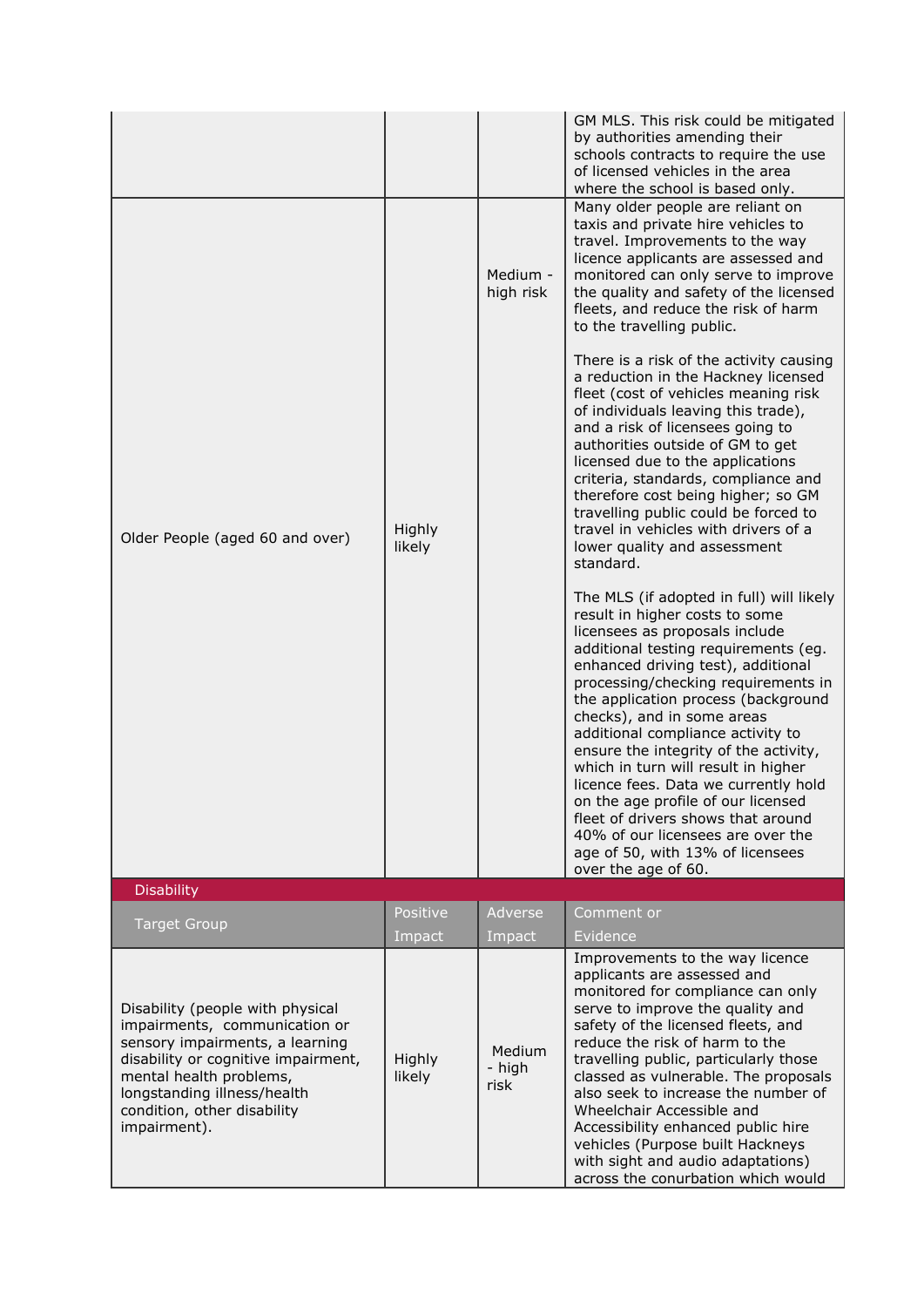|                     |          |         | result in reducing the risk of people<br>with disabilities not being able to get<br>a suitable vehicle on a public rank.<br>The MLS also seeks to improve the<br>quality of training required of<br>licensed drivers, including their<br>awareness of their responsibilities<br>towards passengers with disabilities,<br>as well as improve the level of<br>proactive compliance to ensure<br>these standards are being adhered<br>to and improve public confidence to<br>report, as complaints from people<br>with disabilities are traditionally low.<br>The MLS should also serve to raise<br>greater awareness of the risks of<br>travelling in vehicles licensed outside<br>of GM to unknown standards, with<br>little to no proactive compliance<br>activity within GM.<br>However, the proposed MLS also<br>carries a fairly high risk of reducing<br>the licensed Hackney fleet, thereby<br>conversely increasing the risk of<br>people with accessibility needs not<br>being able to access a suitable<br>vehicle either by pre-booking or on a<br>public rank. The MLS will also likely<br>lead to increased licence fees, which<br>in turn will result in increased fares,<br>potentially affecting people with<br>disabilities disproportionately if the<br>individual is more reliant on<br>accessible vehicles not widely<br>available in the private hire<br>industry.or for public hire. |
|---------------------|----------|---------|----------------------------------------------------------------------------------------------------------------------------------------------------------------------------------------------------------------------------------------------------------------------------------------------------------------------------------------------------------------------------------------------------------------------------------------------------------------------------------------------------------------------------------------------------------------------------------------------------------------------------------------------------------------------------------------------------------------------------------------------------------------------------------------------------------------------------------------------------------------------------------------------------------------------------------------------------------------------------------------------------------------------------------------------------------------------------------------------------------------------------------------------------------------------------------------------------------------------------------------------------------------------------------------------------------------------------------------------------------------------------------------------------------|
| Gender              |          |         |                                                                                                                                                                                                                                                                                                                                                                                                                                                                                                                                                                                                                                                                                                                                                                                                                                                                                                                                                                                                                                                                                                                                                                                                                                                                                                                                                                                                          |
|                     | Positive | Adverse | Comment or                                                                                                                                                                                                                                                                                                                                                                                                                                                                                                                                                                                                                                                                                                                                                                                                                                                                                                                                                                                                                                                                                                                                                                                                                                                                                                                                                                                               |
| <b>Target Group</b> | Impact   | Impact  | Evidence                                                                                                                                                                                                                                                                                                                                                                                                                                                                                                                                                                                                                                                                                                                                                                                                                                                                                                                                                                                                                                                                                                                                                                                                                                                                                                                                                                                                 |
|                     |          |         | The positive impacts of MLS will<br>affect all members of the travelling<br>public that use Taxi and Private Hire                                                                                                                                                                                                                                                                                                                                                                                                                                                                                                                                                                                                                                                                                                                                                                                                                                                                                                                                                                                                                                                                                                                                                                                                                                                                                        |

|     | mipacc           | mipacc                | $-$ viu $-$ ilu $-$                                                                                                                                                                                                                                                                    |
|-----|------------------|-----------------------|----------------------------------------------------------------------------------------------------------------------------------------------------------------------------------------------------------------------------------------------------------------------------------------|
|     |                  |                       | The positive impacts of MLS will<br>affect all members of the travelling<br>public that use Taxi and Private Hire<br>services, by providing a higher<br>quality fleet of drivers and vehicles<br>that will be assessed and monitored<br>to be safe and minimise risk to the<br>public. |
| Men | Highly<br>likely | Medium -<br>high risk | If there are any adverse implications<br>of the MLS proposals for licensees,<br>then this will affect men more than<br>women, as 97% of our licence<br>holders are male* (identified from<br>their stated title on their licence<br>application).                                      |
|     |                  |                       | There is a risk that if the proposed<br>MLS drives growth of non-GM                                                                                                                                                                                                                    |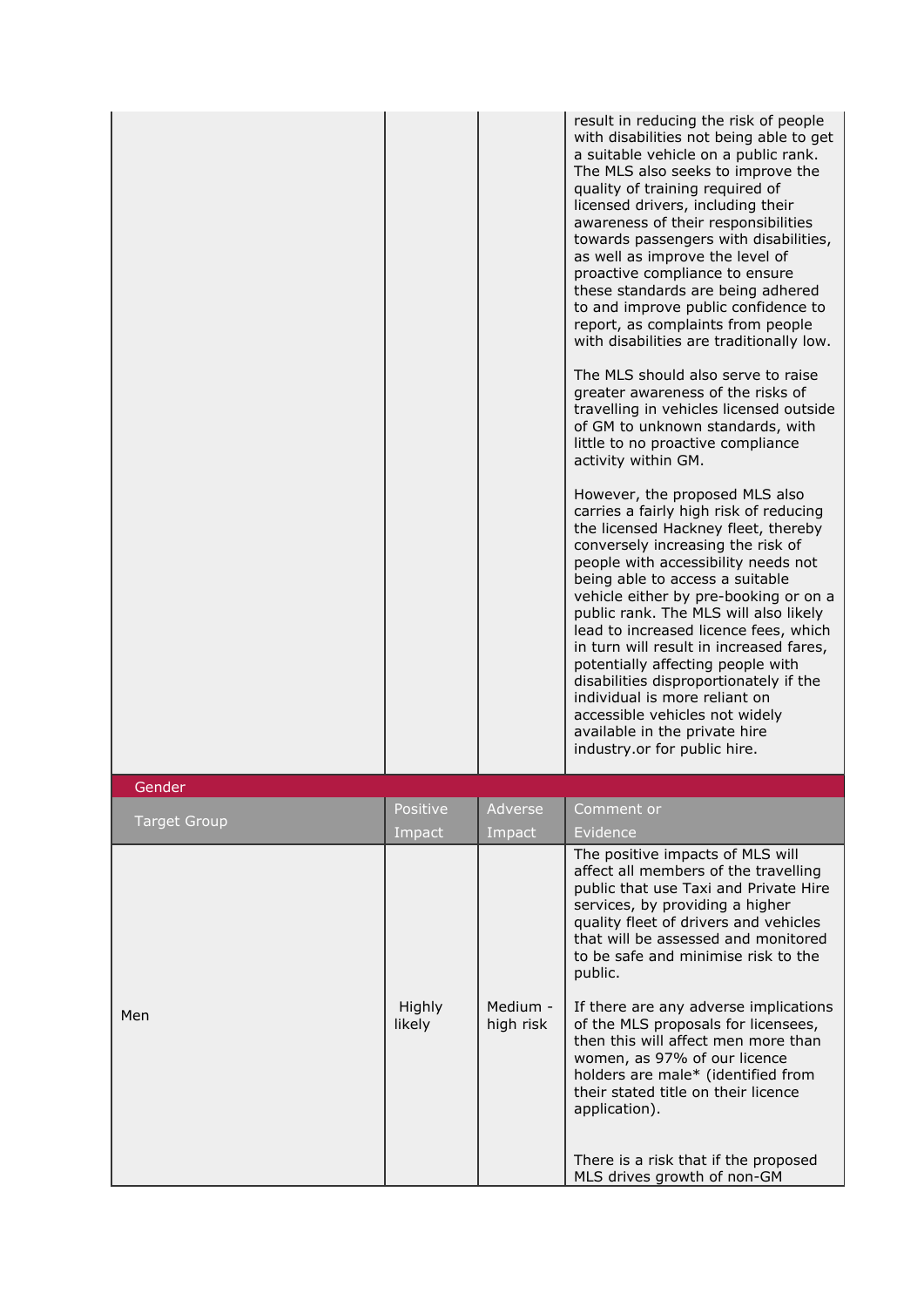|                                                                                                                                       |                  |                        | licensed vehicles being used by<br>operators within GM, then all<br>passengers will be travelling in<br>vehicles with drivers to unknown<br>standards with minimal compliance.                                                                                                                                                                                                                                     |
|---------------------------------------------------------------------------------------------------------------------------------------|------------------|------------------------|--------------------------------------------------------------------------------------------------------------------------------------------------------------------------------------------------------------------------------------------------------------------------------------------------------------------------------------------------------------------------------------------------------------------|
| Women                                                                                                                                 | Highly<br>likely | Low<br>/medium<br>risk | The positive impacts of MLS will<br>affect all members of the travelling<br>public that use Taxi and Private Hire<br>services, by providing a higher<br>quality fleet of drivers and vehicles<br>that will be assessed and monitored<br>to be safe and minimise risk to the<br>public.                                                                                                                             |
|                                                                                                                                       |                  |                        | There is a risk that if the proposed<br>MLS drives growth or non-GM<br>licensed vehicles being used by<br>operators within GM, then all<br>passengers will be travelling in<br>vehicles with drivers to unknown<br>standards with minimal compliance,<br>and females are more vulnerable<br>when travelling alone in that regard.                                                                                  |
| Transgender People                                                                                                                    | Highly<br>likely | Low risk               | The positive impacts of MLS will<br>affect all members of the travelling<br>public that use Taxi and Private Hire<br>services, by providing a higher<br>quality fleet of drivers and vehicles<br>that will be assessed and monitored<br>to be safe and minimise risk to the<br>public.                                                                                                                             |
|                                                                                                                                       |                  |                        | There is a risk that if the proposed<br>MLS drives growth or non-GM<br>licensed vehicles being used by<br>operators within GM, then all<br>passengers will be travelling in<br>vehicles with drivers to unknown<br>standards with minimal compliance.                                                                                                                                                              |
| Race                                                                                                                                  |                  |                        |                                                                                                                                                                                                                                                                                                                                                                                                                    |
| <b>Target Group</b>                                                                                                                   | Positive         | Adverse                | Comment or                                                                                                                                                                                                                                                                                                                                                                                                         |
|                                                                                                                                       | Impact           | Impact                 | Evidence                                                                                                                                                                                                                                                                                                                                                                                                           |
| Asian or Asian British Backgrounds<br>(This includes Pakistani, Indians<br>and Bangladeshi, Chinese or any<br>other Asian background) | Highly<br>likely | Medium -<br>high risk  | Whilst race and ethnicity data is not<br>collected or recorded as part of the<br>licensing process, but we know from<br>seeing our applicants in person and<br>our daily interactions that the vast<br>majority of our licensed fleet are<br>non-white males (both British and<br>non-British); therefore any impacts,<br>both positive and adverse will likely<br>affect this target group<br>disproportionately. |
|                                                                                                                                       |                  |                        | BAME licensees are also more likely<br>to live in Lower Super Output Areas<br>(LSOAs) with higher levels of<br>deprivation and this is borne out in<br>the postcode data of our licence<br>holders where the overwhelming<br>majority have postcodes identified                                                                                                                                                    |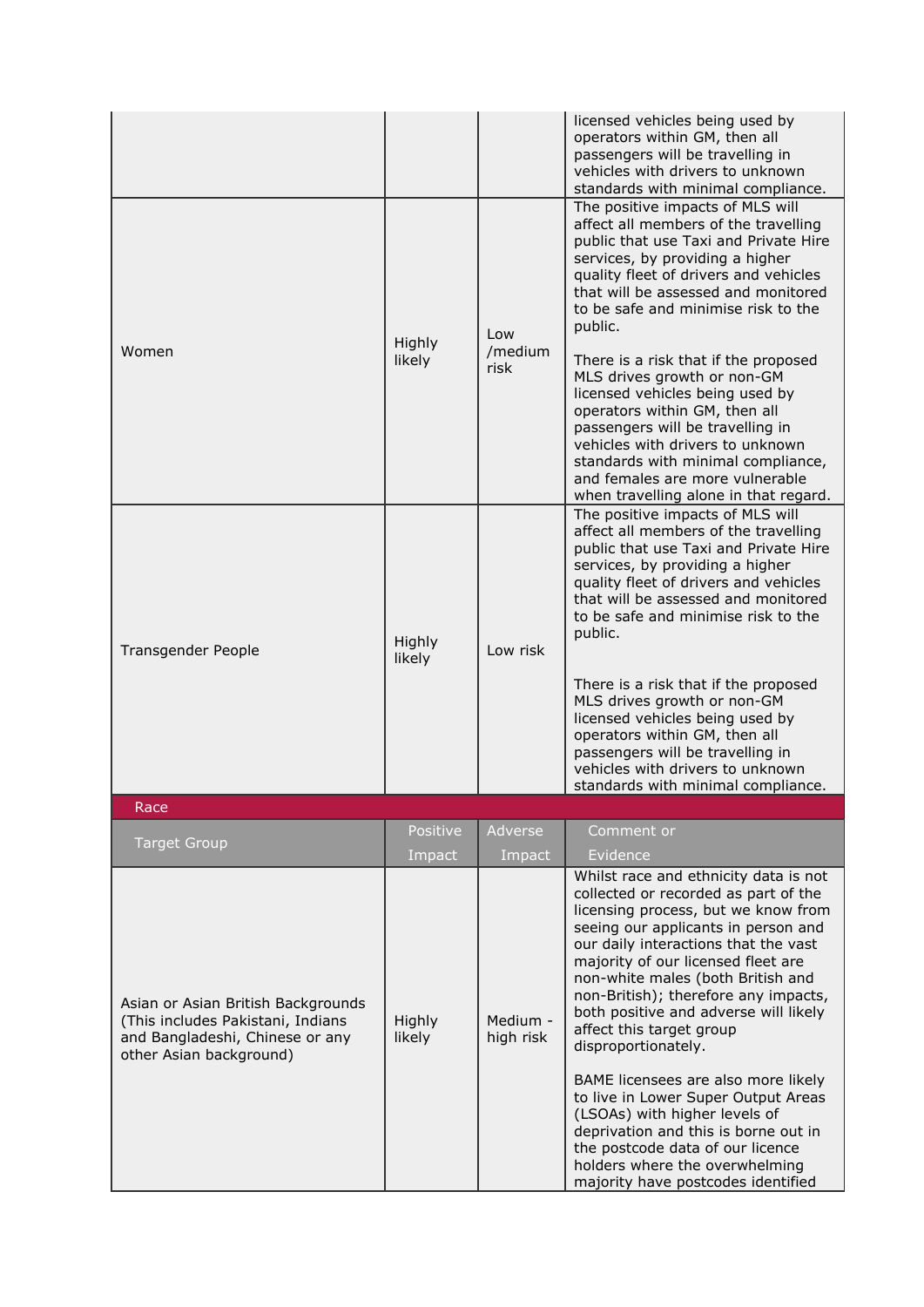|                                                                                                                                                             |                  |                       | as LSOAs. It would be a reasonable<br>inference that these licence holders<br>are more likely to have socio-<br>economic pressures and live in<br>housing that is less likely to have<br>private parking and the ability<br>therefore for at home EV charging;<br>therefore requirements for more<br>expensive fully electric vehicles<br>carry an adverse risk to the viability<br>of these individuals continuing in the<br>industry.<br>All sections of the travelling public<br>should benefit from MLS.                                                                                                                                          |
|-------------------------------------------------------------------------------------------------------------------------------------------------------------|------------------|-----------------------|-------------------------------------------------------------------------------------------------------------------------------------------------------------------------------------------------------------------------------------------------------------------------------------------------------------------------------------------------------------------------------------------------------------------------------------------------------------------------------------------------------------------------------------------------------------------------------------------------------------------------------------------------------|
|                                                                                                                                                             |                  |                       | Whilst race and ethnicity data is not<br>collected or recorded as part of the<br>licensing process, we know from<br>seeing our applicants in person and<br>our daily interactions that the vast<br>majority of our licensed fleet are<br>non-white males (both British and<br>non-British); therefore any impacts,<br>both positive and adverse will likely<br>affect this target group<br>disproportionately.                                                                                                                                                                                                                                        |
| Black or Black British Backgrounds<br>(This includes Caribbean, African or<br>any other black background)                                                   | Highly<br>Likely | Medium -<br>high risk | BAME licensees are also more likely<br>to live in Lower Super Output Areas<br>(LSOAs) with higher levels of<br>deprivation and this is borne out in<br>the postcode data of our licence<br>holders where the overwhelming<br>majority have postcodes identified<br>as LSOAs. It would be a reasonable<br>inference that these licence holders<br>are more likely to have socio-<br>economic pressures and live in<br>housing that is less likely to have<br>private parking; therefore<br>requirements for more expensive<br>fully electric vehicles carry an<br>adverse risk to the viability of these<br>individuals continuing in the<br>industry. |
|                                                                                                                                                             |                  |                       | All sections of the travelling public<br>should benefit from MLS.                                                                                                                                                                                                                                                                                                                                                                                                                                                                                                                                                                                     |
| Mixed /Multiple Ethnic Groups (This<br>includes White and Black<br>Caribbean, White and Black African,<br>White and Asian or any other mixed<br>background) | Highly<br>Likely | Medium -<br>high risk | Whilst race and ethnicity data is not<br>collected or recorded as part of the<br>licensing process, we know from<br>seeing our applicants in person and<br>our daily interactions that the vast<br>majority of our licensed fleet are<br>non-white males (both British and<br>non-British); therefore any impacts,<br>both positive and adverse will likely<br>affect this target group<br>disproportionately.<br>BAME licensees are also more likely<br>to live in Lower Super Output Areas                                                                                                                                                          |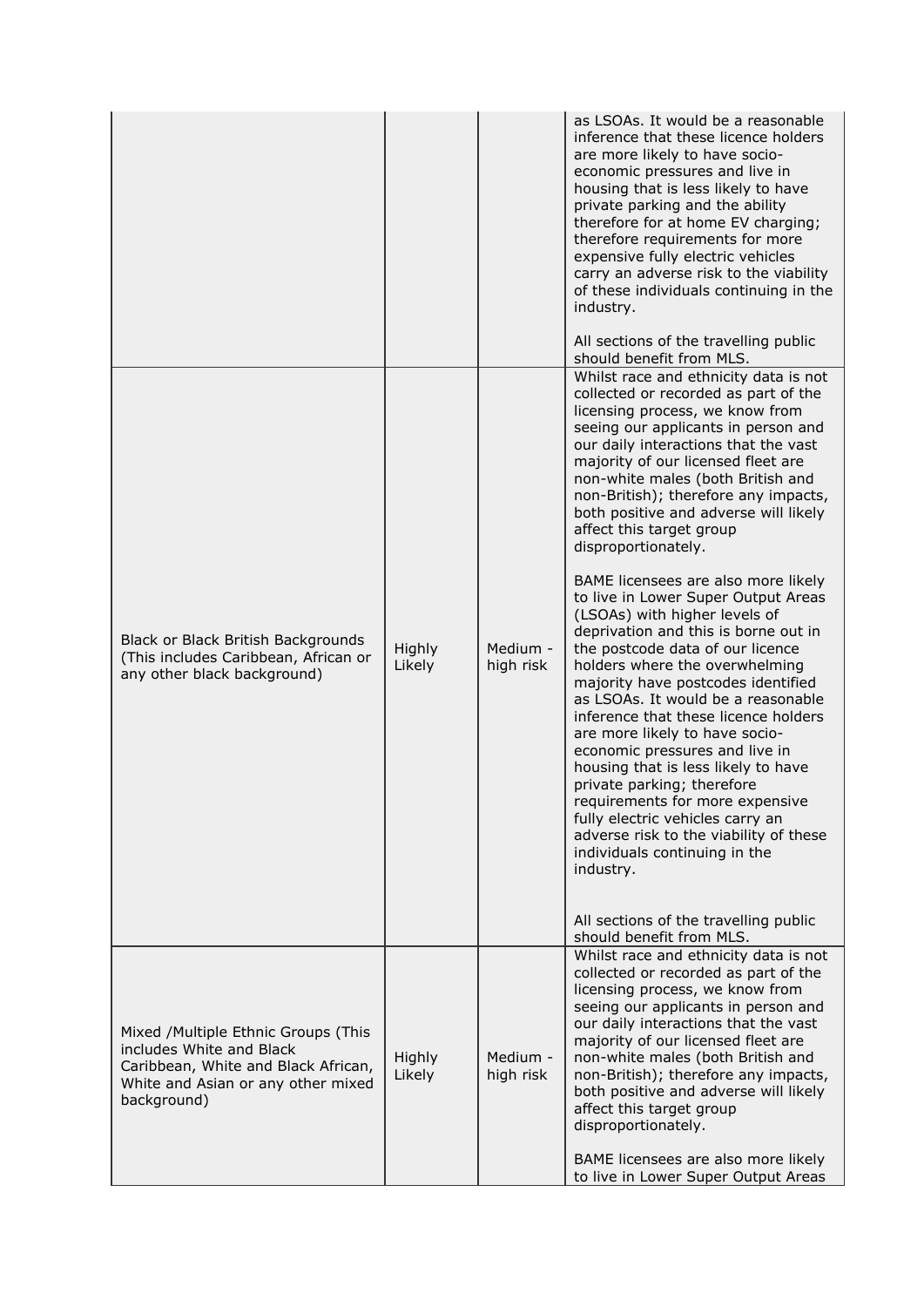|                                                                                                                      |                  |             | (LSOAs) with higher levels of<br>deprivation and this is borne out in<br>the postcode data of our licence<br>holders where the overwhelming<br>majority have postcodes identified<br>as LSOAs. It would be a reasonable<br>inference that these licence holders<br>are more likely to have socio-<br>economic pressures and live in<br>housing that is less likely to have<br>private parking; therefore<br>requirements for more expensive<br>fully electric vehicles carry an<br>adverse risk to the viability of these<br>individuals continuing in the<br>industry. |
|----------------------------------------------------------------------------------------------------------------------|------------------|-------------|-------------------------------------------------------------------------------------------------------------------------------------------------------------------------------------------------------------------------------------------------------------------------------------------------------------------------------------------------------------------------------------------------------------------------------------------------------------------------------------------------------------------------------------------------------------------------|
|                                                                                                                      |                  |             | All sections of the travelling public<br>should benefit from MLS.                                                                                                                                                                                                                                                                                                                                                                                                                                                                                                       |
| White British Background (This<br>includes English, Scottish & Welsh,<br>Irish and Gypsy or Irish Travellers)        | Highly<br>likely | Low risk    | Whilst all sections of the travelling<br>public should benefit from MLS,<br>there is little to no evidence to<br>suggest that this target group would<br>be particularly adversely affected<br>over any other.                                                                                                                                                                                                                                                                                                                                                          |
| Non-British White Backgrounds<br>(This includes Irish, Polish, Spanish,<br>Romanians and other White<br>backgrounds) | Highly<br>likely | Low risk    | Whilst all sections of the travelling<br>public should benefit from MLS,<br>there is little to no evidence to<br>suggest that this target group would<br>be particularly adversely affected<br>over any other.                                                                                                                                                                                                                                                                                                                                                          |
| Arabs                                                                                                                |                  |             | Don't have the data to specifically<br>address the factor but would<br>otherwise say would be impacted in<br>the same way as other BAME<br>groups.                                                                                                                                                                                                                                                                                                                                                                                                                      |
| Any other background not covered<br>by any of the above                                                              |                  |             | Data on race and ethnicity not held<br>so no data                                                                                                                                                                                                                                                                                                                                                                                                                                                                                                                       |
| <b>Religion/Belief</b>                                                                                               |                  |             |                                                                                                                                                                                                                                                                                                                                                                                                                                                                                                                                                                         |
| <b>Target Group</b>                                                                                                  | Positive         | Advers<br>e | <u>Comment or</u>                                                                                                                                                                                                                                                                                                                                                                                                                                                                                                                                                       |
|                                                                                                                      | Impact           | Impact      | Evidence                                                                                                                                                                                                                                                                                                                                                                                                                                                                                                                                                                |
| <b>Buddhists</b>                                                                                                     |                  |             | Data not held but all sections of the<br>travelling public stand to benefit<br>from the safety standards that MLS<br>should deliver                                                                                                                                                                                                                                                                                                                                                                                                                                     |
| Christians                                                                                                           |                  |             | Data not held but all sections of the<br>travelling public stand to benefit<br>from the safety standards that MLS<br>should deliver                                                                                                                                                                                                                                                                                                                                                                                                                                     |
| <b>Hindus</b>                                                                                                        |                  |             | Data not held but all sections of the<br>travelling public stand to benefit<br>from the safety standards that MLS<br>should deliver                                                                                                                                                                                                                                                                                                                                                                                                                                     |
| Jews                                                                                                                 |                  |             | Data not held but all sections of the<br>travelling public stand to benefit<br>from the safety standards that MLS<br>should deliver                                                                                                                                                                                                                                                                                                                                                                                                                                     |
| <b>Muslims</b>                                                                                                       |                  |             | Data not held but all sections of the<br>travelling public stand to benefit                                                                                                                                                                                                                                                                                                                                                                                                                                                                                             |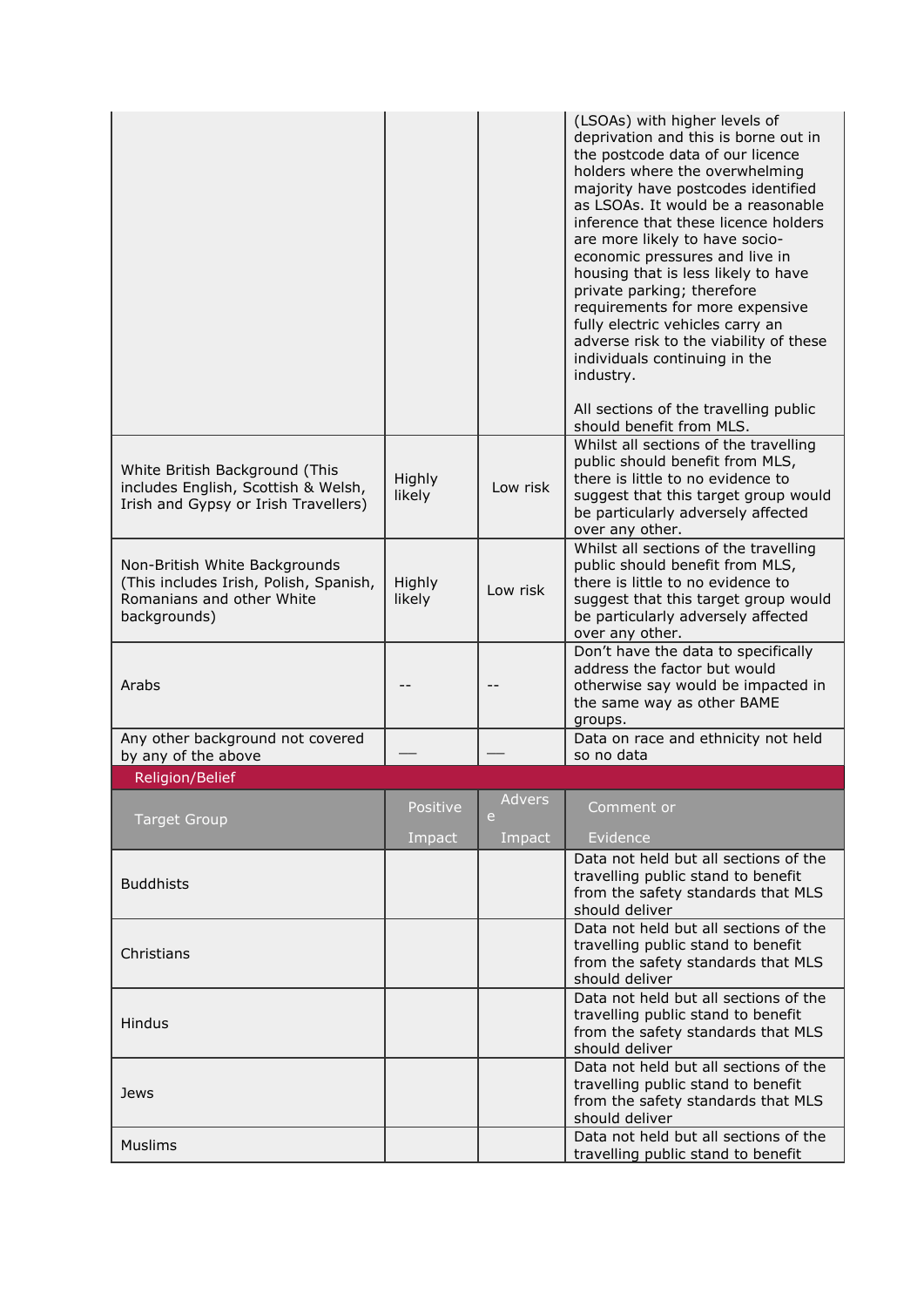|                           |          |                    | from the safety standards that MLS<br>should deliver                                                                                |
|---------------------------|----------|--------------------|-------------------------------------------------------------------------------------------------------------------------------------|
| Sikhs                     |          |                    | Data not held but all sections of the<br>travelling public stand to benefit<br>from the safety standards that MLS<br>should deliver |
| <b>Others</b>             |          |                    | Data not held but all sections of the<br>travelling public stand to benefit<br>from the safety standards that MLS<br>should deliver |
| <b>Sexual Orientation</b> |          |                    |                                                                                                                                     |
| <b>Target Group</b>       | Positive | <b>Advers</b><br>e | Comment or                                                                                                                          |
|                           |          |                    |                                                                                                                                     |
|                           | Impact   | Impact             | Evidence                                                                                                                            |
| Gay men                   |          |                    | Data not held but all sections of the<br>travelling public stand to benefit<br>from the safety standards that MLS<br>should deliver |
| <b>Lesbians</b>           |          |                    | Data not held but all sections of the<br>travelling public stand to benefit<br>from the safety standards that MLS<br>should deliver |

| Question 7                                                                     |     |
|--------------------------------------------------------------------------------|-----|
| Have you identified two or more<br>high adverse impacts in the table<br>above? | Yes |

| Question 8                                                                                                                                                                                                                                                      |                                                                                                                                                                                                                                                                                                                                                                                                                                                                                                                                                                                                                                                                                                                                                                                                                                                      |
|-----------------------------------------------------------------------------------------------------------------------------------------------------------------------------------------------------------------------------------------------------------------|------------------------------------------------------------------------------------------------------------------------------------------------------------------------------------------------------------------------------------------------------------------------------------------------------------------------------------------------------------------------------------------------------------------------------------------------------------------------------------------------------------------------------------------------------------------------------------------------------------------------------------------------------------------------------------------------------------------------------------------------------------------------------------------------------------------------------------------------------|
| If you have identified one high<br>adverse impact or any medium/low<br>adverse impacts, what<br>improvements to the activity could<br>you make to mitigate high/medium/<br>low adverse impacts? Please give<br>details of the improvements you<br>plan to make. | The highest cost risk is that around the requirements for<br>vehicles. Mitigation has already been identified in the form of<br>a substantial Clean Taxi Fund and discussions are ongoing<br>with central government with regards to additional funding<br>support in this area. Engagement with the trades continues in<br>order to understand the ongoing impacts and risks,<br>particularly in the recovery from the pandemic.<br>Further mitigation is proposed by way of and extended<br>exemption period for the CAP, for GM licensed Hackneys and<br>Private Hire vehicles.<br>In order to mitigate the risk of introducing MLS in the absence<br>of wider and meaningful national reform, a public awareness<br>campaign is essential to encourage residents and visitors to<br>use only GM licensed vehicles (and drivers) when travelling. |

## Question 9

Have you set up equality monitoring systems to carry out regular checks on the effects your activity has on the following groups?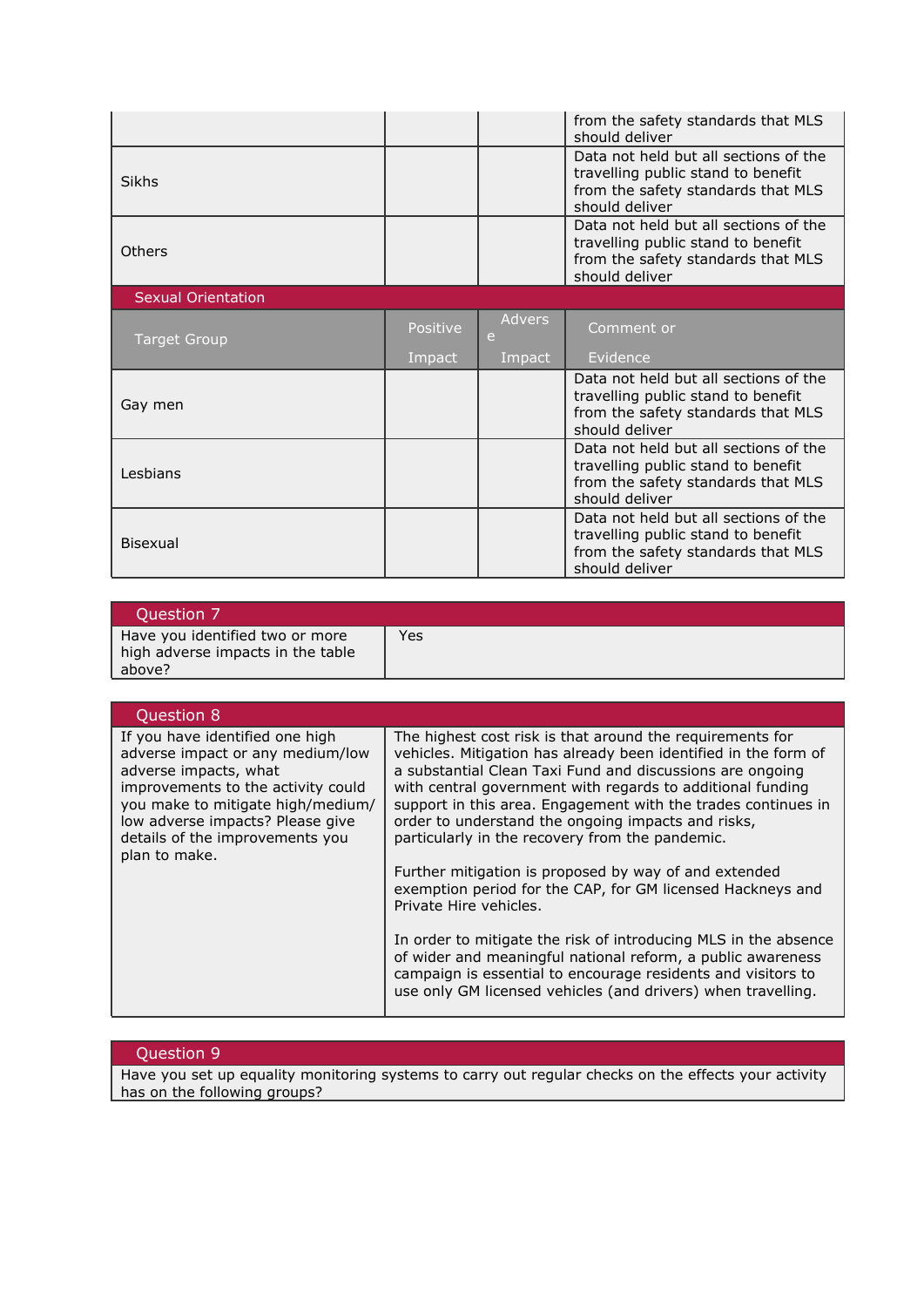| <b>Equality Group</b> | Has an<br>equality<br>monitorin<br>g system<br>been set<br>up? (Y/N) | <b>Details</b>                                                                                                                                                                                |
|-----------------------|----------------------------------------------------------------------|-----------------------------------------------------------------------------------------------------------------------------------------------------------------------------------------------|
| Age                   | N                                                                    | Whilst we capture this data, we are not<br>monitoring regularly. In order to monitor we'd<br>have to change our Data sharing agreements to<br>explain how this will be used.                  |
| <b>Disability</b>     | Y                                                                    | We currently monitor on a quarterly basis the<br>number of complaints we get relating to a<br>disability issue, so we can continue to monitor<br>the impacts over the course of the activity. |
| Gender                | N                                                                    | We would have to have a clear reason for<br>capturing in our DSA and to begin to capture and<br>monitor this information would increase<br>processing (and therefore licence fee) costs.      |
| Race                  | N                                                                    | We would have to have a clear reason for<br>capturing in our DSA and to begin to capture and<br>monitor this information would increase<br>processing (and therefore licence fee) costs.      |
| Religion/Belief       | N                                                                    | We would have to have a clear reason for<br>capturing in our DSA and to begin to capture and<br>monitor this information would increase<br>processing (and therefore licence fee) costs.      |
| Sexual Orientation    | N                                                                    | We would have to have a clear reason for<br>capturing in our DSA and to begin to capture and<br>monitor this information would increase<br>processing (and therefore licence fee) costs.      |
| Other                 | N                                                                    |                                                                                                                                                                                               |

| Question 10                                                                                                                                                                                                                                                                                                              |                                                                                                                                                                                                                                                                                                                  |
|--------------------------------------------------------------------------------------------------------------------------------------------------------------------------------------------------------------------------------------------------------------------------------------------------------------------------|------------------------------------------------------------------------------------------------------------------------------------------------------------------------------------------------------------------------------------------------------------------------------------------------------------------|
| How will you measure the success<br>of any equality monitoring systems<br>identified in Question 9 above? How<br>will you ensure that everyone<br>involved in the activity knows and<br>understands what improvements<br>you intend to make and is able to<br>put the activity into practice with<br>those improvements? | Regular engagement sessions with trade representatives have<br>taken place throughout the activity. Feedback and information<br>gathered from these sessions helps inform the assessment of<br>the identified risks. Ongoing engagement will ensure that any<br>adverse impacts are identified and responded to. |

| Question 11                                                                                         |  |
|-----------------------------------------------------------------------------------------------------|--|
| Are there any elements within this<br>activity that require a separate<br>Equality Impact Analysis? |  |

| Question 12                                                                                                                   |  |
|-------------------------------------------------------------------------------------------------------------------------------|--|
| Is a Full Impact Analysis needed?<br>If in Question 6 you identified two<br>or more adverse impacts then you<br>should either |  |